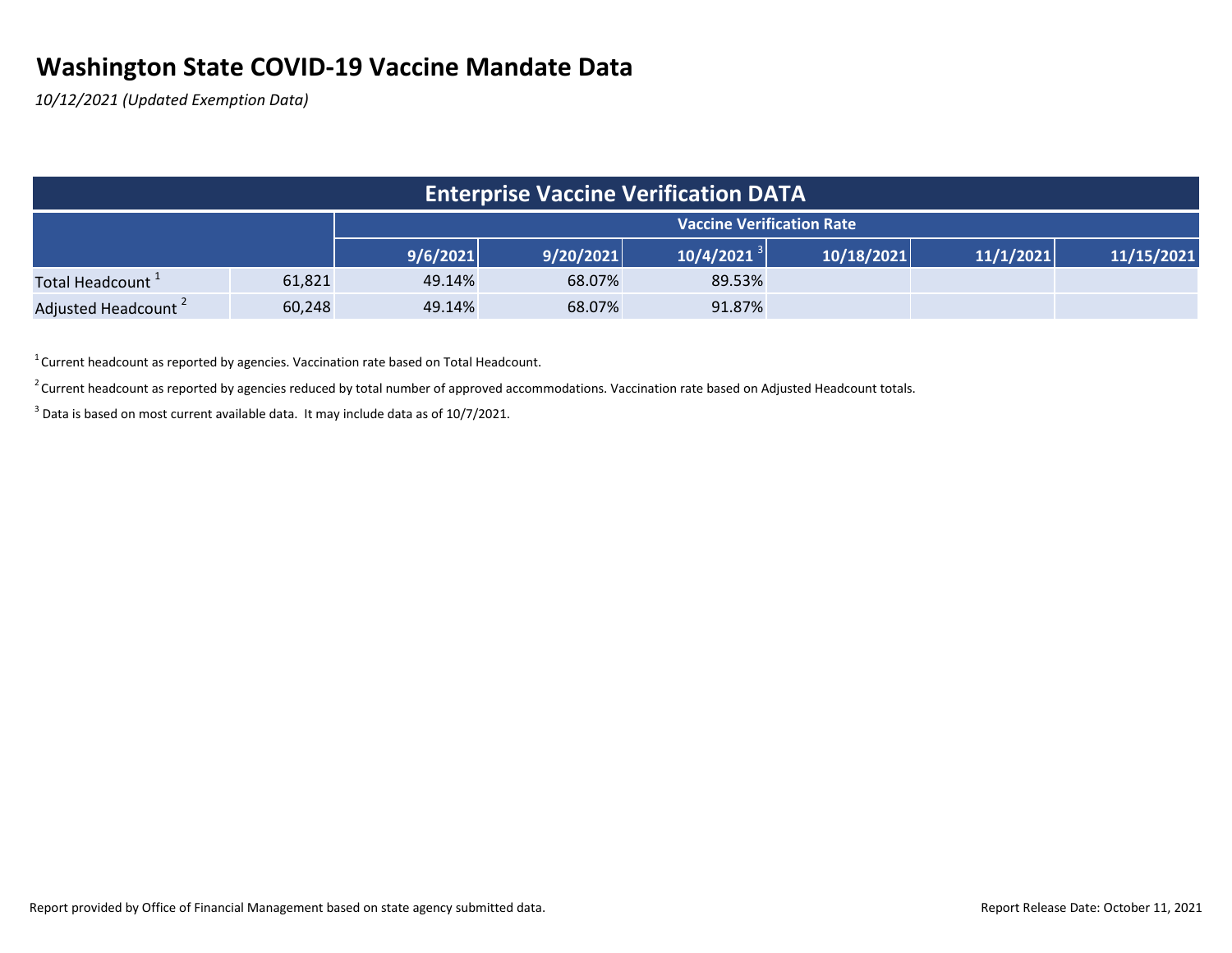| <b>Agency Vaccine Verification DATA</b> |                                        |                                                                            |                                           |                                                                            |  |  |  |  |  |  |  |
|-----------------------------------------|----------------------------------------|----------------------------------------------------------------------------|-------------------------------------------|----------------------------------------------------------------------------|--|--|--|--|--|--|--|
| <b>Agency</b>                           | <b>Total</b><br>Headcount <sup>1</sup> | <b>Vaccine</b><br><b>Verification Rate</b><br>(Tot Headcount) <sup>1</sup> | <b>Adjusted</b><br>Headcount <sup>2</sup> | <b>Vaccine</b><br><b>Verification Rate</b><br>(Adj Headcount) <sup>2</sup> |  |  |  |  |  |  |  |
| <b>AGR</b>                              | 810                                    | 79.14%                                                                     | 810                                       | 79.14%                                                                     |  |  |  |  |  |  |  |
| <b>CDHY</b>                             | 166                                    | 96.39%                                                                     | 164                                       | 97.56%                                                                     |  |  |  |  |  |  |  |
| <b>CJT</b>                              | 70                                     | 92.86%                                                                     | 70                                        | 92.86%                                                                     |  |  |  |  |  |  |  |
| <b>COM</b>                              | 406                                    | 94.33%                                                                     | 398                                       | 96.23%                                                                     |  |  |  |  |  |  |  |
| <b>CTS</b>                              | 270                                    | 85.93%                                                                     | 254                                       | 91.34%                                                                     |  |  |  |  |  |  |  |
| <b>DCYF</b>                             | 4,038                                  | 87.17%                                                                     | 3,943                                     | 89.27%                                                                     |  |  |  |  |  |  |  |
| <b>DCYF Echo Glen</b>                   | 196                                    | 79.08%                                                                     | 195                                       | 79.49%                                                                     |  |  |  |  |  |  |  |
| <b>DCYF Green Hill</b>                  | 292                                    | 80.48%                                                                     | 289                                       | 81.31%                                                                     |  |  |  |  |  |  |  |
| <b>DCYF Naselle</b>                     | 98                                     | 79.59%                                                                     | 98                                        | 79.59%                                                                     |  |  |  |  |  |  |  |
| <b>DES</b>                              | 732                                    | 90.03%                                                                     | 732                                       | 90.03%                                                                     |  |  |  |  |  |  |  |
| <b>DFI</b>                              | 204                                    | 96.57%                                                                     | 203                                       | 97.04%                                                                     |  |  |  |  |  |  |  |
| <b>DFW</b>                              | 2,002                                  | 92.51%                                                                     | 1,998                                     | 92.69%                                                                     |  |  |  |  |  |  |  |
| <b>DOC</b>                              | 2,616                                  | 90.60%                                                                     | 2,553                                     | 92.83%                                                                     |  |  |  |  |  |  |  |
| DOC Airway Heights                      | 686                                    | 90.38%                                                                     | 683                                       | 90.78%                                                                     |  |  |  |  |  |  |  |
| <b>DOC Cedar Creek</b>                  | 123                                    | 86.18%                                                                     | 121                                       | 87.60%                                                                     |  |  |  |  |  |  |  |
| DOC Clallam Bay                         | 364                                    | 85.71%                                                                     | 363                                       | 85.95%                                                                     |  |  |  |  |  |  |  |
| DOC Coyote Ridge                        | 685                                    | 88.18%                                                                     | 679                                       | 88.95%                                                                     |  |  |  |  |  |  |  |
| <b>DOC Larch</b>                        | 112                                    | 89.29%                                                                     | 112                                       | 89.29%                                                                     |  |  |  |  |  |  |  |
| <b>DOC Mission Creek</b>                | 86                                     | 91.86%                                                                     | 86                                        | 91.86%                                                                     |  |  |  |  |  |  |  |
| DOC Monroe                              | 1,111                                  | 88.39%                                                                     | 1,108                                     | 88.63%                                                                     |  |  |  |  |  |  |  |
| <b>DOC Olympic</b>                      | 120                                    | 89.17%                                                                     | 117                                       | 91.45%                                                                     |  |  |  |  |  |  |  |
| <b>DOC Stafford Creek</b>               | 529                                    | 87.52%                                                                     | 527                                       | 87.86%                                                                     |  |  |  |  |  |  |  |
| DOC WA Corr.                            | 629                                    | 88.08%                                                                     | 627                                       | 88.36%                                                                     |  |  |  |  |  |  |  |
| DOC WA Pen                              | 1,017                                  | 84.66%                                                                     | 1,011                                     | 85.16%                                                                     |  |  |  |  |  |  |  |
| DOC WA Women                            | 416                                    | 89.66%                                                                     | 416                                       | 89.66%                                                                     |  |  |  |  |  |  |  |
| <b>DOH</b>                              | 2,623                                  | 90.28%                                                                     | 2,535                                     | 93.41%                                                                     |  |  |  |  |  |  |  |
| <b>DOL</b>                              | 1,303                                  | 91.10%                                                                     | 1,255                                     | 94.58%                                                                     |  |  |  |  |  |  |  |
| <b>DOR</b>                              | 1,202                                  | 92.18%                                                                     | 1,122                                     | 98.75%                                                                     |  |  |  |  |  |  |  |
| <b>DOT</b>                              | 6,608                                  | 91.69%                                                                     | 6,524                                     | 92.87%                                                                     |  |  |  |  |  |  |  |
| <b>DRS</b>                              | 264                                    | 94.70%                                                                     | 256                                       | 97.66%                                                                     |  |  |  |  |  |  |  |
| <b>DSB</b>                              | 92                                     | 93.48%                                                                     | 91                                        | 94.51%                                                                     |  |  |  |  |  |  |  |
| <b>DSHS</b>                             | 9,854                                  | 90.79%                                                                     | 9,505                                     | 94.12%                                                                     |  |  |  |  |  |  |  |
| <b>DSHS Child Study</b>                 | 199                                    | 85.93%                                                                     | 199                                       | 85.93%                                                                     |  |  |  |  |  |  |  |
| <b>DSHS Commitment</b>                  | 366                                    | 92.62%                                                                     | 366                                       | 92.62%                                                                     |  |  |  |  |  |  |  |
| <b>DSHS Eastern</b>                     | 838                                    | 88.19%                                                                     | 838                                       | 88.19%                                                                     |  |  |  |  |  |  |  |
| <b>DSHS Fircrest</b>                    | 609                                    | 94.75%                                                                     | 609                                       | 94.75%                                                                     |  |  |  |  |  |  |  |
| <b>DSHS Lakeland</b>                    | 671                                    | 85.69%                                                                     | 671                                       | 85.69%                                                                     |  |  |  |  |  |  |  |
| <b>DSHS Rainier</b>                     | 665                                    | 83.01%                                                                     | 665                                       | 83.01%                                                                     |  |  |  |  |  |  |  |
| <b>DSHS Western</b>                     | 2,298                                  | 93.30%                                                                     | 2,298                                     | 93.30%                                                                     |  |  |  |  |  |  |  |

Report provided by Office of Financial Management based on state agency submitted data. Report Release Date: October 11, 2021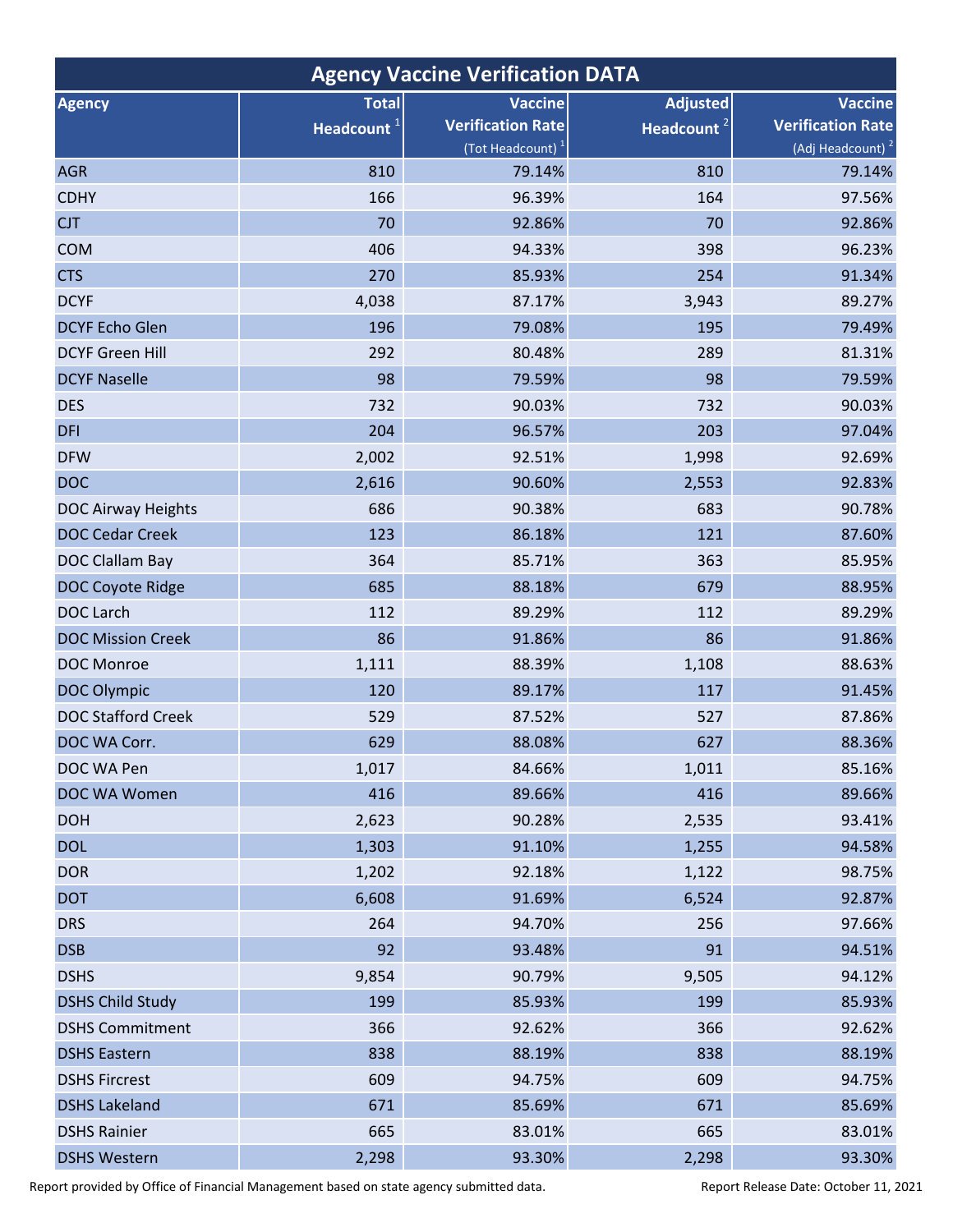| <b>Agency Vaccine Verification DATA</b> |                        |                              |                        |                              |  |  |  |  |  |  |  |
|-----------------------------------------|------------------------|------------------------------|------------------------|------------------------------|--|--|--|--|--|--|--|
| <b>Agency</b>                           | <b>Total</b>           | Vaccine                      | <b>Adjusted</b>        | <b>Vaccine</b>               |  |  |  |  |  |  |  |
|                                         | Headcount <sup>1</sup> | <b>Verification Rate</b>     | Headcount <sup>2</sup> | <b>Verification Rate</b>     |  |  |  |  |  |  |  |
|                                         |                        | (Tot Headcount) <sup>1</sup> |                        | (Adj Headcount) <sup>2</sup> |  |  |  |  |  |  |  |
| <b>DSHS Yakima</b>                      | 220                    | 85.91%                       | 220                    | 85.91%                       |  |  |  |  |  |  |  |
| <b>DVA</b>                              | 113                    | 92.92%                       | 113                    | 92.92%                       |  |  |  |  |  |  |  |
| <b>DVA Soldiers</b>                     | 179                    | 67.04%                       | 179                    | 67.04%                       |  |  |  |  |  |  |  |
| <b>DVA Spokane</b>                      | 106                    | 73.58%                       | 106                    | 73.58%                       |  |  |  |  |  |  |  |
| DVA Walla Walla                         | 150                    | 73.33%                       | 150                    | 73.33%                       |  |  |  |  |  |  |  |
| <b>DVA Washington</b>                   | 330                    | 85.15%                       | 330                    | 85.15%                       |  |  |  |  |  |  |  |
| ECY                                     | 1,610                  | 95.96%                       | 1,591                  | 97.11%                       |  |  |  |  |  |  |  |
| <b>ES</b>                               | 2,968                  | 84.13%                       | 2,721                  | 91.77%                       |  |  |  |  |  |  |  |
| <b>GMB</b>                              | 98                     | 89.80%                       | 98                     | 89.80%                       |  |  |  |  |  |  |  |
| GOV                                     | 61                     | 98.36%                       | 61                     | 98.36%                       |  |  |  |  |  |  |  |
| <b>HCA</b>                              | 1,426                  | 92.22%                       | 1,333                  | 98.65%                       |  |  |  |  |  |  |  |
| <b>HFC</b>                              | 75                     | 96.00%                       | 72                     | 100.00%                      |  |  |  |  |  |  |  |
| <b>IND</b>                              | 142                    | 92.25%                       | 131                    | 100.00%                      |  |  |  |  |  |  |  |
| <b>LCB</b>                              | 341                    | 86.80%                       | 320                    | 92.50%                       |  |  |  |  |  |  |  |
| <b>LNI</b>                              | 3,101                  | 87.23%                       | 2,943                  | 91.91%                       |  |  |  |  |  |  |  |
| LOT                                     | 129                    | 93.80%                       | 125                    | 96.80%                       |  |  |  |  |  |  |  |
| MIL                                     | 372                    | 88.71%                       | 357                    | 92.44%                       |  |  |  |  |  |  |  |
| <b>OAH</b>                              | 277                    | 92.42%                       | 261                    | 98.08%                       |  |  |  |  |  |  |  |
| <b>OFM</b>                              | 423                    | 91.25%                       | 394                    | 97.97%                       |  |  |  |  |  |  |  |
| <b>PARKS</b>                            | 782                    | 83.38%                       | 776                    | 84.02%                       |  |  |  |  |  |  |  |
| <b>PSP</b>                              | 51                     | 100.00%                      | 51                     | 100.00%                      |  |  |  |  |  |  |  |
| <b>RCFB</b>                             | 74                     | 95.95%                       | 74                     | 95.95%                       |  |  |  |  |  |  |  |
| SAC                                     | 99                     | 97.98%                       | 97                     | 100.00%                      |  |  |  |  |  |  |  |
| <b>SFB</b>                              | 121                    | 95.87%                       | 119                    | 97.48%                       |  |  |  |  |  |  |  |
| <b>SIB</b>                              | 100                    | 94.00%                       | 96                     | 97.92%                       |  |  |  |  |  |  |  |
| <b>Small Agencies</b>                   | 763                    | 92.53%                       | 742                    | 95.15%                       |  |  |  |  |  |  |  |
| <b>UTC</b>                              | 156                    | 88.46%                       | 148                    | 93.24%                       |  |  |  |  |  |  |  |
| <b>WSP</b>                              | 2,184                  | 88.46%                       | 2,149                  | 89.90%                       |  |  |  |  |  |  |  |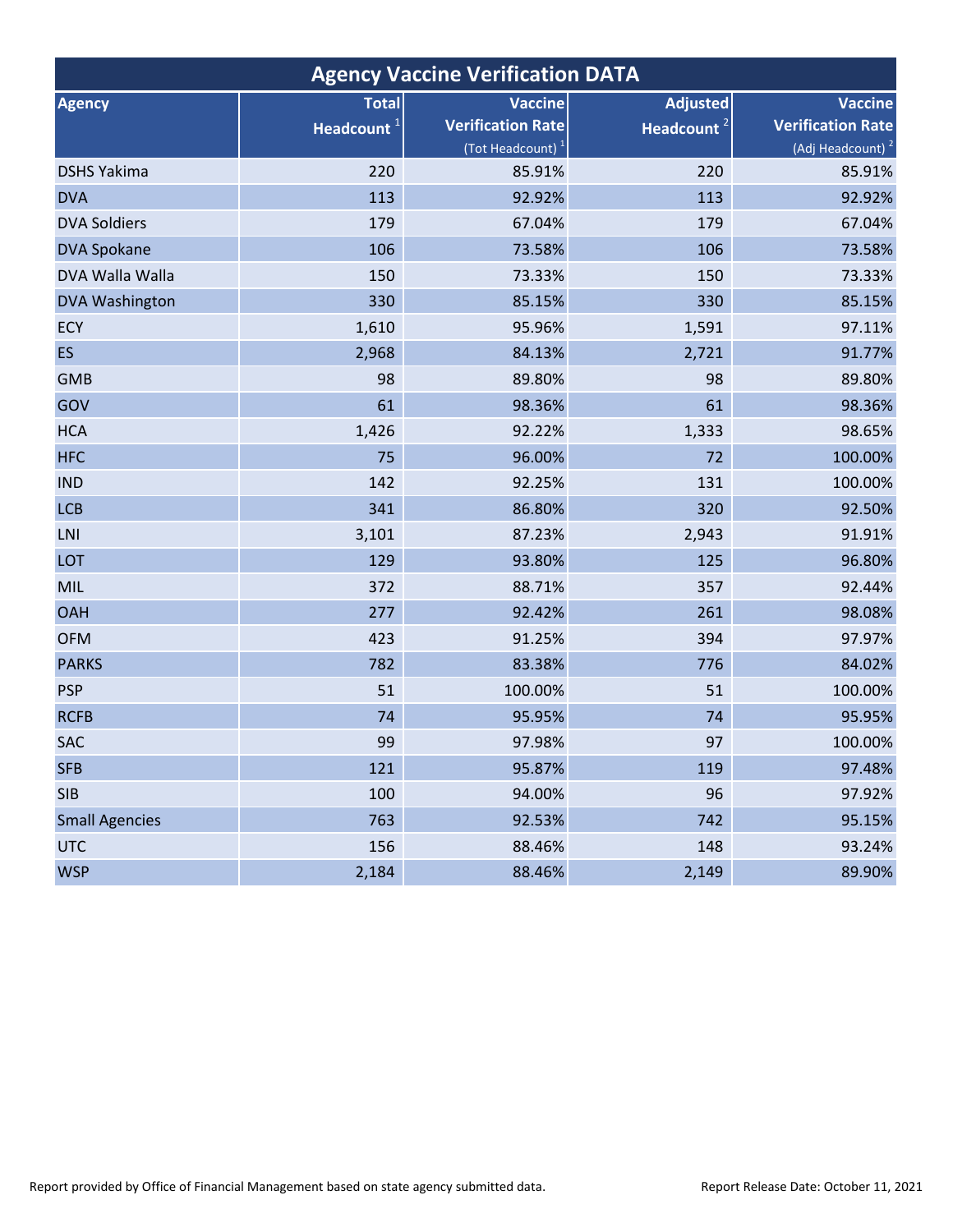| <b>Enterprise RELIGIOUS Exemption DATA</b><br>(Total Number of) |           |                                 |                                    |                             |                                     |                                   |                                  |                                    |                                          |                                        |  |  |
|-----------------------------------------------------------------|-----------|---------------------------------|------------------------------------|-----------------------------|-------------------------------------|-----------------------------------|----------------------------------|------------------------------------|------------------------------------------|----------------------------------------|--|--|
|                                                                 |           | <b>TOTAL</b><br><b>Requests</b> | <b>PENDING</b><br><b>Exemption</b> | CLOSED/<br><b>WITHDRAWN</b> | <b>APPROVED</b><br><b>Exemption</b> | <b>DENIED</b><br><b>Exemption</b> | <b>PENDING</b><br>Accommodations | <b>CLOSED/</b><br><b>WITHDRAWN</b> | <b>APPROVED</b><br><b>Accommodations</b> | <b>DENIED</b><br><b>Accommodations</b> |  |  |
|                                                                 |           |                                 | <b>Requests</b>                    | <b>Exemption</b>            | <b>Requests</b>                     | <b>Requests</b>                   |                                  | <b>Accommodations</b>              |                                          |                                        |  |  |
|                                                                 |           |                                 |                                    | <b>Requests</b>             |                                     |                                   |                                  |                                    |                                          |                                        |  |  |
| <b>Enterprise Totals:</b>                                       | 9/6/2021  | 3,891                           |                                    |                             | 737                                 |                                   |                                  |                                    | $\overline{7}$                           |                                        |  |  |
| <b>Enterprise Totals:</b>                                       | 9/20/2021 | 4,654                           | 1,797                              | 279                         | 2,335                               | 244                               |                                  |                                    | 667                                      | 915                                    |  |  |
| <b>Enterprise Totals:</b>                                       | 10/4/2021 | 4,849                           | 42                                 | 404                         | 4,219                               | 184                               | 985                              | 461                                | 1,310                                    | 1,463                                  |  |  |
| Enterprise Totals: 10/18/2021                                   |           |                                 |                                    |                             |                                     |                                   |                                  |                                    |                                          |                                        |  |  |
| Enterprise Totals: 11/1/2021                                    |           |                                 |                                    |                             |                                     |                                   |                                  |                                    |                                          |                                        |  |  |
| <b>Enterprise Totals: 11/15/2021</b>                            |           |                                 |                                    |                             |                                     |                                   |                                  |                                    |                                          |                                        |  |  |

 $^1$  Data is based on most current available data. It may include data as of 10/7/2021.

Religious exemption data for 10/4/2021 reporting period has been updated due to corrections received from agencies.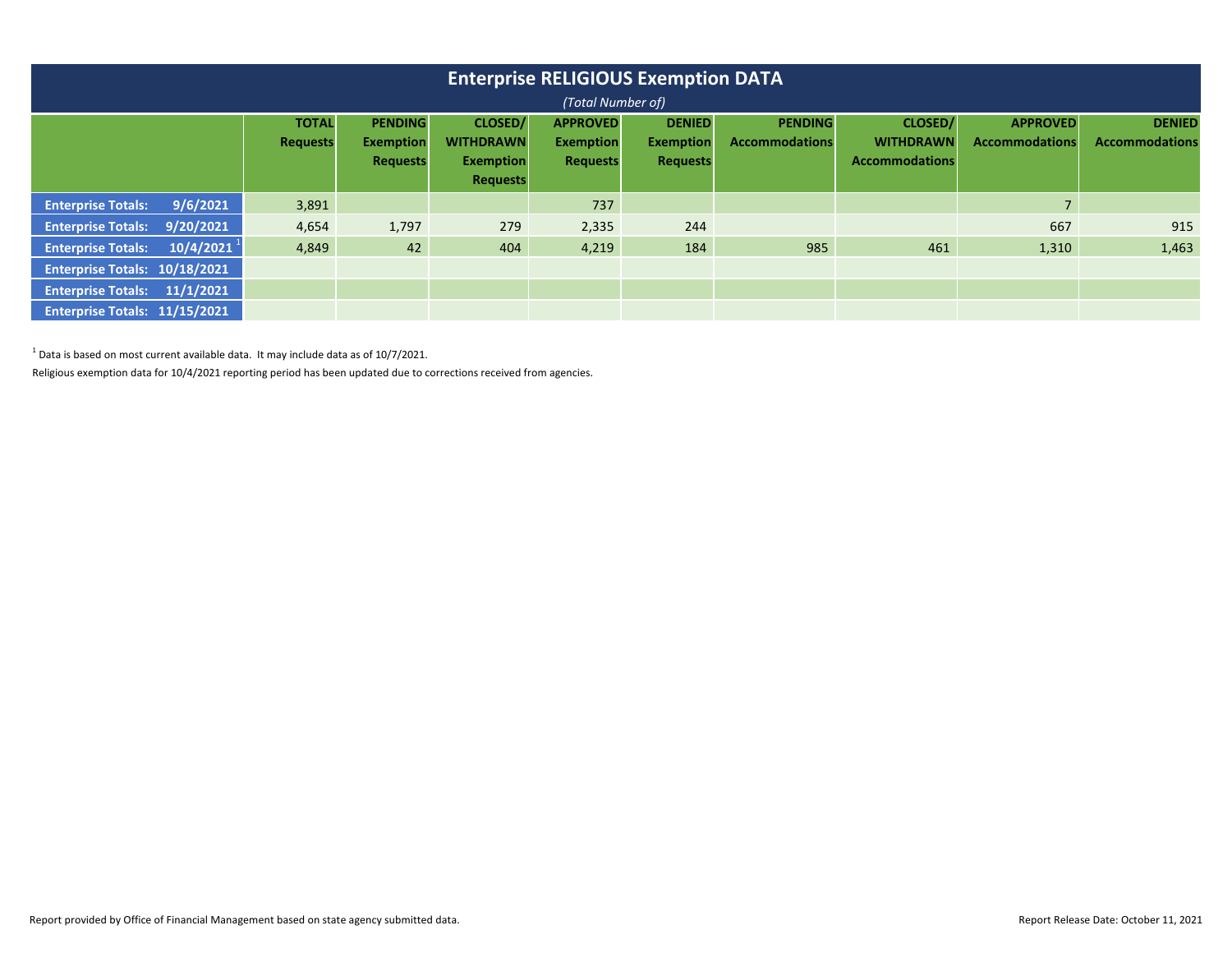| <b>Enterprise MEDICAL Exemption DATA</b><br>(Total Number of) |                          |                                 |                                                       |                                                                    |                                                        |                                                      |                                         |                                                      |                                          |                                        |  |  |  |
|---------------------------------------------------------------|--------------------------|---------------------------------|-------------------------------------------------------|--------------------------------------------------------------------|--------------------------------------------------------|------------------------------------------------------|-----------------------------------------|------------------------------------------------------|------------------------------------------|----------------------------------------|--|--|--|
|                                                               |                          | <b>TOTAL</b><br><b>Requests</b> | <b>PENDING</b><br><b>Exemption</b><br><b>Requests</b> | CLOSED/<br><b>WITHDRAWN</b><br><b>Exemption</b><br><b>Requests</b> | <b>APPROVED</b><br><b>Exemption</b><br><b>Requests</b> | <b>DENIED</b><br><b>Exemption</b><br><b>Requests</b> | <b>PENDING</b><br><b>Accommodations</b> | CLOSED/<br><b>WITHDRAWN</b><br><b>Accommodations</b> | <b>APPROVED</b><br><b>Accommodations</b> | <b>DENIED</b><br><b>Accommodations</b> |  |  |  |
| <b>Enterprise Totals:</b>                                     | 9/6/2021                 | 892                             |                                                       |                                                                    | 49                                                     |                                                      |                                         |                                                      | 2 <sup>2</sup>                           |                                        |  |  |  |
| <b>Enterprise Totals:</b>                                     | 9/20/2021                | 1,100                           | 549                                                   | 263                                                                | 189                                                    | 88                                                   |                                         |                                                      | 113                                      | 22                                     |  |  |  |
| <b>Enterprise Totals:</b>                                     | $10/4/2021$ <sup>1</sup> | 1,220                           | 75                                                    | 252                                                                | 864                                                    | 29                                                   | 315                                     | 218                                                  | 253                                      | 78                                     |  |  |  |
| Enterprise Totals: 10/18/2021                                 |                          |                                 |                                                       |                                                                    |                                                        |                                                      |                                         |                                                      |                                          |                                        |  |  |  |
| Enterprise Totals: 11/1/2021                                  |                          |                                 |                                                       |                                                                    |                                                        |                                                      |                                         |                                                      |                                          |                                        |  |  |  |
| Enterprise Totals: 11/15/2021                                 |                          |                                 |                                                       |                                                                    |                                                        |                                                      |                                         |                                                      |                                          |                                        |  |  |  |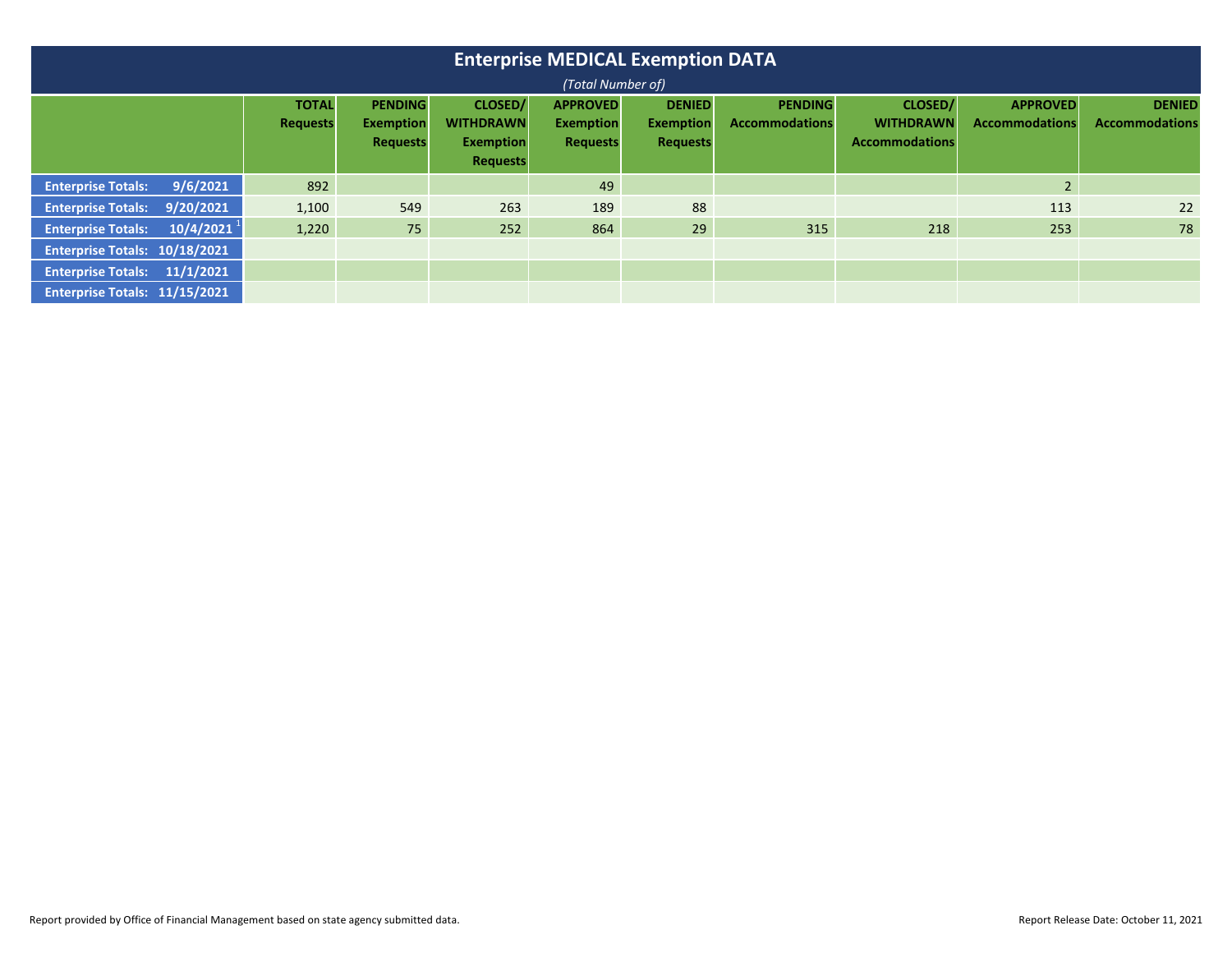| <b>Agency RELIGIOUS Exemption DATA</b> |                                 |                                                       |                                                                    |                                                        |                                                      |                                         |                                                      |                                          |                                        |  |  |
|----------------------------------------|---------------------------------|-------------------------------------------------------|--------------------------------------------------------------------|--------------------------------------------------------|------------------------------------------------------|-----------------------------------------|------------------------------------------------------|------------------------------------------|----------------------------------------|--|--|
|                                        |                                 |                                                       |                                                                    |                                                        | (Total Number of)                                    |                                         |                                                      |                                          |                                        |  |  |
| <b>Agency</b>                          | <b>TOTAL</b><br><b>Requests</b> | <b>PENDING</b><br><b>Exemption</b><br><b>Requests</b> | CLOSED/<br><b>WITHDRAWN</b><br><b>Exemption</b><br><b>Requests</b> | <b>APPROVED</b><br><b>Exemption</b><br><b>Requests</b> | <b>DENIED</b><br><b>Exemption</b><br><b>Requests</b> | <b>PENDING</b><br><b>Accommodations</b> | CLOSED/<br><b>WITHDRAWN</b><br><b>Accommodations</b> | <b>APPROVED</b><br><b>Accommodations</b> | <b>DENIED</b><br><b>Accommodations</b> |  |  |
| <b>AGR</b>                             | 69                              |                                                       | 16                                                                 | 53                                                     |                                                      | 53                                      |                                                      |                                          |                                        |  |  |
| <b>CDHY</b>                            | $\overline{4}$                  |                                                       |                                                                    | 4                                                      |                                                      | $\mathbf{1}$                            |                                                      | $\overline{2}$                           | $\mathbf{1}$                           |  |  |
| <b>CJT</b>                             | $\overline{\mathbf{3}}$         |                                                       |                                                                    | $\overline{\mathbf{3}}$                                |                                                      |                                         |                                                      |                                          | $\overline{3}$                         |  |  |
| <b>COM</b>                             | 13                              | $\mathbf{1}$                                          | 5                                                                  | $\overline{\phantom{a}}$                               |                                                      |                                         |                                                      | $\overline{7}$                           |                                        |  |  |
| <b>CTS</b>                             | 22                              | $\overline{3}$                                        | $\overline{4}$                                                     | 15                                                     |                                                      | $\mathbf 2$                             | $\mathbf{1}$                                         | 12                                       |                                        |  |  |
| <b>DCYF</b>                            | 324                             | $\mathbf{1}$                                          | 51                                                                 | 245                                                    | 27                                                   | 144                                     |                                                      | 90                                       | 11                                     |  |  |
| <b>DCYF Echo Glen</b>                  | 15                              | $\mathbf{1}$                                          | $\overline{2}$                                                     | 12                                                     |                                                      | $\boldsymbol{9}$                        | $\overline{2}$                                       |                                          | $\mathbf{1}$                           |  |  |
| <b>DCYF Green Hill</b>                 | 36                              |                                                       | 4                                                                  | 25                                                     | $\overline{7}$                                       | 25                                      |                                                      |                                          |                                        |  |  |
| <b>DCYF Naselle</b>                    | 22                              |                                                       | 5                                                                  | 14                                                     | $\overline{3}$                                       | 14                                      |                                                      |                                          |                                        |  |  |
| <b>DES</b>                             | 67                              | 3                                                     | 16                                                                 | 48                                                     |                                                      | 48                                      |                                                      |                                          |                                        |  |  |
| <b>DFI</b>                             | $\boldsymbol{9}$                |                                                       |                                                                    | $\boldsymbol{9}$                                       |                                                      |                                         |                                                      |                                          | 9                                      |  |  |
| <b>DFW</b>                             | 125                             | 11                                                    |                                                                    | 105                                                    | 9                                                    | 22                                      |                                                      | $\overline{4}$                           | 79                                     |  |  |
| <b>DOC</b>                             | 185                             |                                                       | 38                                                                 | 147                                                    |                                                      | 9                                       |                                                      | 49                                       | 89                                     |  |  |
| <b>DOC Airway Heights</b>              | 45                              |                                                       | 10                                                                 | 35                                                     |                                                      | $\mathbf{1}$                            |                                                      |                                          | 34                                     |  |  |
| <b>DOC Cedar Creek</b>                 | 16                              |                                                       | $\,8\,$                                                            | $\bf 8$                                                |                                                      | $1\,$                                   |                                                      | $\mathbf{1}$                             | $\boldsymbol{6}$                       |  |  |
| <b>DOC Clallam Bay</b>                 | 39                              |                                                       | 9                                                                  | 30                                                     |                                                      | $1\,$                                   |                                                      |                                          | 29                                     |  |  |
| <b>DOC Coyote Ridge</b>                | 53                              |                                                       | 12                                                                 | 40                                                     | $\mathbf{1}$                                         | 3                                       |                                                      | $\mathbf{1}$                             | 36                                     |  |  |
| <b>DOC Larch</b>                       | $\bf 8$                         |                                                       | $\overline{2}$                                                     | 6                                                      |                                                      |                                         |                                                      |                                          | 6                                      |  |  |
| <b>DOC Mission Creek</b>               | $\overline{4}$                  |                                                       |                                                                    | $\overline{a}$                                         |                                                      |                                         |                                                      |                                          | $\overline{a}$                         |  |  |
| <b>DOC Monroe</b>                      | 69                              |                                                       | 16                                                                 | 53                                                     |                                                      |                                         |                                                      | $\overline{2}$                           | 51                                     |  |  |
| <b>DOC Olympic</b>                     | 16                              |                                                       | 8                                                                  | $\bf 8$                                                |                                                      | 3                                       |                                                      |                                          | 5                                      |  |  |
| <b>DOC Stafford Creek</b>              | 33                              |                                                       | $\boldsymbol{9}$                                                   | 24                                                     |                                                      |                                         |                                                      |                                          | 24                                     |  |  |
| DOC WA Corr.                           | 31                              |                                                       | 10                                                                 | 21                                                     |                                                      |                                         |                                                      |                                          | $21\,$                                 |  |  |
| DOC WA Pen                             | 101                             |                                                       | 25                                                                 | 75                                                     | $\mathbf{1}$                                         | 6                                       |                                                      | $\mathbf{1}$                             | 68                                     |  |  |
| DOC WA Women                           | 31                              |                                                       | 11                                                                 | 20                                                     |                                                      |                                         |                                                      |                                          | 20                                     |  |  |
| <b>DOH</b>                             | 148                             | 3                                                     | 30                                                                 | 112                                                    | 3                                                    | 25                                      | 10                                                   | 74                                       | $\overline{\mathbf{3}}$                |  |  |
| <b>DOL</b>                             | 88                              | $\mathbf{1}$                                          |                                                                    | 85                                                     | $\overline{2}$                                       |                                         | 17                                                   | 40                                       | 28                                     |  |  |
| <b>DOR</b>                             | 100                             |                                                       | 14                                                                 | 86                                                     |                                                      | $\overline{\mathbf{3}}$                 |                                                      | 75                                       | $\bf 8$                                |  |  |
| <b>DOT</b>                             | 569                             | $\sqrt{2}$                                            | $11\,$                                                             | 450                                                    | 106                                                  |                                         | $\sqrt{6}$                                           | 42                                       | 402                                    |  |  |
| <b>DRS</b>                             | 12                              |                                                       |                                                                    | 9                                                      | $\mathsf{3}$                                         |                                         | $\overline{2}$                                       | 5                                        | $\overline{2}$                         |  |  |
| <b>DSB</b>                             | $\overline{6}$                  | $\mathbf 1$                                           | $\overline{3}$                                                     | $\overline{2}$                                         |                                                      |                                         |                                                      | $\mathbf{1}$                             | $\mathbf{1}$                           |  |  |
| <b>DSHS</b>                            | 831                             |                                                       |                                                                    | 831                                                    |                                                      | 292                                     | 216                                                  | 316                                      | $\overline{7}$                         |  |  |
| <b>DSHS Child Study</b>                | $\overline{\mathbf{5}}$         |                                                       |                                                                    | $\overline{\mathbf{5}}$                                |                                                      | $\overline{a}$                          | $\mathbf{1}$                                         |                                          |                                        |  |  |
| <b>DSHS Commitment</b>                 | 21                              |                                                       |                                                                    | $21\,$                                                 |                                                      | ${\bf 11}$                              | 10                                                   |                                          |                                        |  |  |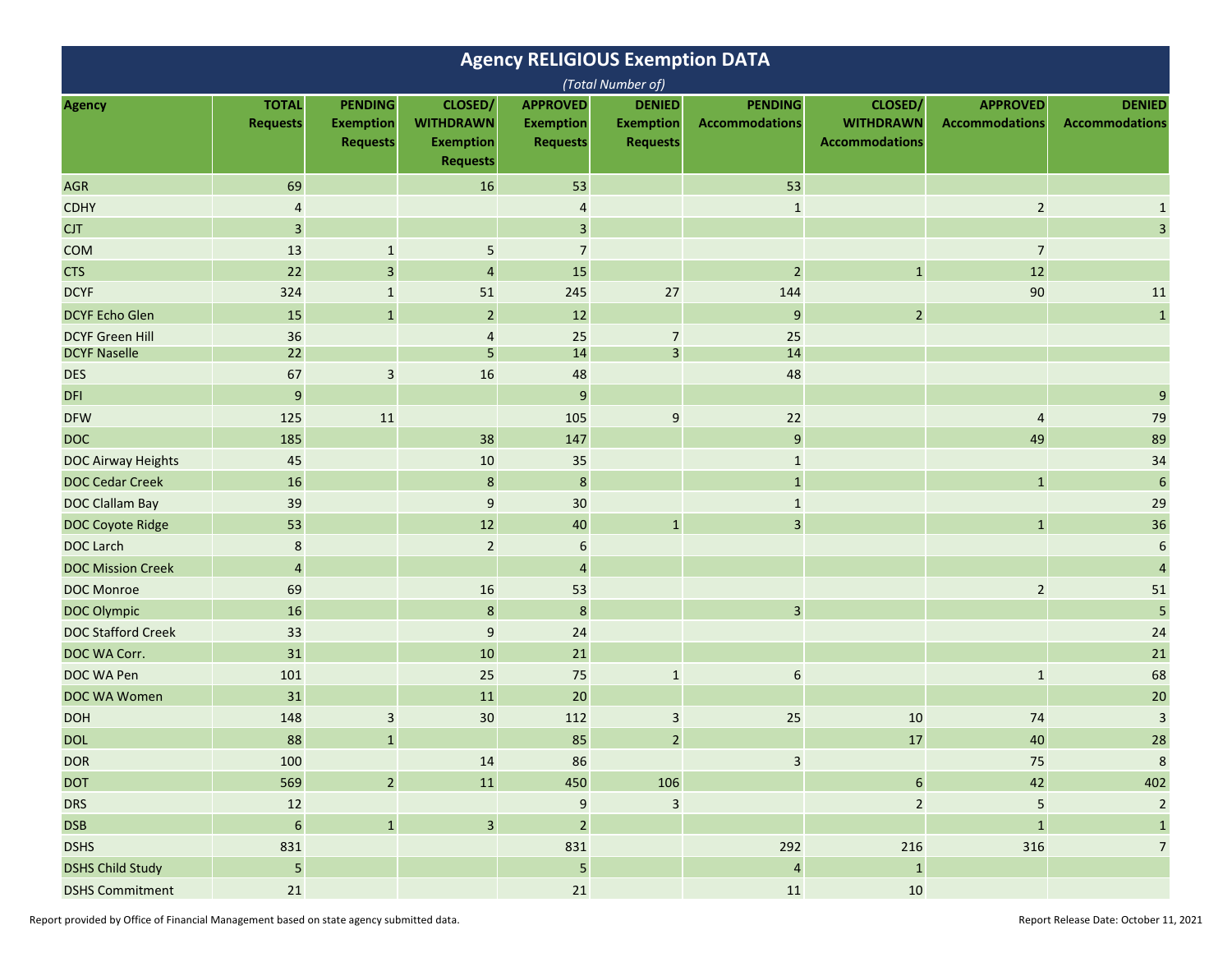| <b>Agency RELIGIOUS Exemption DATA</b> |                                 |                                                       |                                                                    |                                                        |                                                      |                                         |                                                      |                                          |                                        |  |  |
|----------------------------------------|---------------------------------|-------------------------------------------------------|--------------------------------------------------------------------|--------------------------------------------------------|------------------------------------------------------|-----------------------------------------|------------------------------------------------------|------------------------------------------|----------------------------------------|--|--|
|                                        |                                 |                                                       |                                                                    |                                                        | (Total Number of)                                    |                                         |                                                      |                                          |                                        |  |  |
| <b>Agency</b>                          | <b>TOTAL</b><br><b>Requests</b> | <b>PENDING</b><br><b>Exemption</b><br><b>Requests</b> | CLOSED/<br><b>WITHDRAWN</b><br><b>Exemption</b><br><b>Requests</b> | <b>APPROVED</b><br><b>Exemption</b><br><b>Requests</b> | <b>DENIED</b><br><b>Exemption</b><br><b>Requests</b> | <b>PENDING</b><br><b>Accommodations</b> | CLOSED/<br><b>WITHDRAWN</b><br><b>Accommodations</b> | <b>APPROVED</b><br><b>Accommodations</b> | <b>DENIED</b><br><b>Accommodations</b> |  |  |
| <b>DSHS Eastern</b>                    | 82                              |                                                       |                                                                    | 82                                                     |                                                      | 57                                      | 25                                                   |                                          |                                        |  |  |
| <b>DSHS Fircrest</b>                   | $9\,$                           |                                                       |                                                                    | $\boldsymbol{9}$                                       |                                                      | $\,$ 8 $\,$                             | $\mathbf{1}$                                         |                                          |                                        |  |  |
| <b>DSHS Lakeland</b>                   | 51                              |                                                       |                                                                    | 51                                                     |                                                      | 26                                      | 24                                                   |                                          | $\mathbf{1}$                           |  |  |
| <b>DSHS Rainier</b>                    | 25                              |                                                       |                                                                    | 25                                                     |                                                      | 13                                      | 12                                                   |                                          |                                        |  |  |
| <b>DSHS Western</b>                    | 105                             |                                                       |                                                                    | 105                                                    |                                                      | 68                                      | 36                                                   |                                          | $\mathbf{1}$                           |  |  |
| <b>DSHS Yakima</b>                     | $\bf 8$                         |                                                       |                                                                    | $\bf 8$                                                |                                                      | $\boldsymbol{6}$                        | $\overline{2}$                                       |                                          |                                        |  |  |
| <b>DVA</b>                             | 10                              |                                                       | $\mathbf{3}$                                                       | $\overline{7}$                                         |                                                      |                                         | $6\,$                                                |                                          | $\mathbf{1}$                           |  |  |
| <b>DVA Soldiers</b>                    | 31                              |                                                       | 9                                                                  | 22                                                     |                                                      |                                         | 16                                                   |                                          | 6                                      |  |  |
| <b>DVA Spokane</b>                     | $\boldsymbol{6}$                |                                                       |                                                                    | $\boldsymbol{6}$                                       |                                                      |                                         | $\overline{3}$                                       |                                          | $\overline{\mathbf{3}}$                |  |  |
| DVA Walla Walla                        | 25                              |                                                       | $\overline{4}$                                                     | 21                                                     |                                                      |                                         | 17                                                   |                                          | $\sqrt{4}$                             |  |  |
| <b>DVA Washington</b>                  | 24                              |                                                       | $\overline{7}$                                                     | 17                                                     |                                                      |                                         | $\overline{3}$                                       |                                          | 14                                     |  |  |
| ECY                                    | 75                              |                                                       | $\mathbf{1}$                                                       | 67                                                     | $\overline{7}$                                       | 35                                      |                                                      | 17                                       | 15                                     |  |  |
| <b>ES</b>                              | 289                             | $\mathbf 2$                                           | 13                                                                 | 271                                                    | $\overline{\mathbf{3}}$                              | 58                                      |                                                      | 213                                      |                                        |  |  |
| <b>GMB</b>                             | $\overline{7}$                  |                                                       |                                                                    | $\overline{7}$                                         |                                                      |                                         |                                                      |                                          | $\overline{7}$                         |  |  |
| GOV                                    | $\mathbf 1$                     |                                                       |                                                                    | $\mathbf 1$                                            |                                                      |                                         |                                                      |                                          | $\mathbf 1$                            |  |  |
| <b>HCA</b>                             | 92                              |                                                       | $\bf 8$                                                            | 84                                                     |                                                      | $\mathbf 1$                             |                                                      | 83                                       |                                        |  |  |
| <b>HFC</b>                             | $\overline{2}$                  |                                                       |                                                                    | $\mathbf 2$                                            |                                                      |                                         |                                                      | $\overline{2}$                           |                                        |  |  |
| <b>IND</b>                             | 10                              |                                                       |                                                                    | 10                                                     |                                                      |                                         |                                                      | 10                                       |                                        |  |  |
| <b>LCB</b>                             | 33                              |                                                       |                                                                    | 32                                                     | $\mathbf{1}$                                         | 5                                       | $\bf 8$                                              | 19                                       |                                        |  |  |
| LNI                                    | 261                             |                                                       |                                                                    | 252                                                    | $\boldsymbol{9}$                                     | 23                                      | 41                                                   | 143                                      | 45                                     |  |  |
| LOT                                    | $\overline{5}$                  |                                                       | $\mathbf{1}$                                                       | $\overline{\mathbf{4}}$                                |                                                      |                                         |                                                      | $\overline{2}$                           | $\overline{2}$                         |  |  |
| MIL                                    | 27                              | $\overline{4}$                                        | $\mathbf{1}$                                                       | 22                                                     |                                                      | $\overline{2}$                          | $\overline{2}$                                       | 14                                       | $\overline{\mathbf{4}}$                |  |  |
| <b>OAH</b>                             | 16                              |                                                       | $\overline{2}$                                                     | 14                                                     |                                                      |                                         |                                                      | 14                                       |                                        |  |  |
| <b>OFM</b>                             | 34                              |                                                       | $\,8\,$                                                            | 26                                                     |                                                      |                                         |                                                      | 26                                       |                                        |  |  |
| <b>PARKS</b>                           | 78                              | $\mathbf{1}$                                          | $\overline{4}$                                                     | 72                                                     | $\mathbf{1}$                                         |                                         |                                                      | $\mathbf{3}$                             | 69                                     |  |  |
| <b>PSP</b>                             |                                 |                                                       |                                                                    |                                                        |                                                      |                                         |                                                      |                                          |                                        |  |  |
| <b>RCFB</b>                            | $\overline{2}$                  |                                                       |                                                                    | $\overline{2}$                                         |                                                      |                                         |                                                      |                                          | $\mathcal{L}$                          |  |  |
| SAC                                    | $\overline{2}$                  |                                                       |                                                                    | $\overline{2}$                                         |                                                      |                                         |                                                      | $\overline{2}$                           |                                        |  |  |
| <b>SFB</b>                             | $\overline{a}$                  |                                                       |                                                                    | $\mathbf 1$                                            | $\mathbf 1$                                          |                                         |                                                      | $\mathbf 1$                              |                                        |  |  |
| <b>SIB</b>                             | $\overline{\mathbf{3}}$         |                                                       |                                                                    | $\overline{\mathbf{3}}$                                |                                                      |                                         |                                                      | $\overline{\mathbf{3}}$                  |                                        |  |  |
| <b>Small Agencies</b>                  | $20\,$                          | $\overline{\mathbf{3}}$                               | $\mathbf{1}$                                                       | 16                                                     |                                                      | $\boldsymbol{6}$                        |                                                      | 10                                       |                                        |  |  |
| <b>UTC</b>                             | 13                              |                                                       | $\mathbf{1}$                                                       | 12                                                     |                                                      |                                         |                                                      | $\bf 8$                                  | $\overline{4}$                         |  |  |
| <b>WSP</b>                             | 381                             | $\overline{\mathbf{5}}$                               | 22                                                                 | 354                                                    |                                                      |                                         |                                                      | 18                                       | 336                                    |  |  |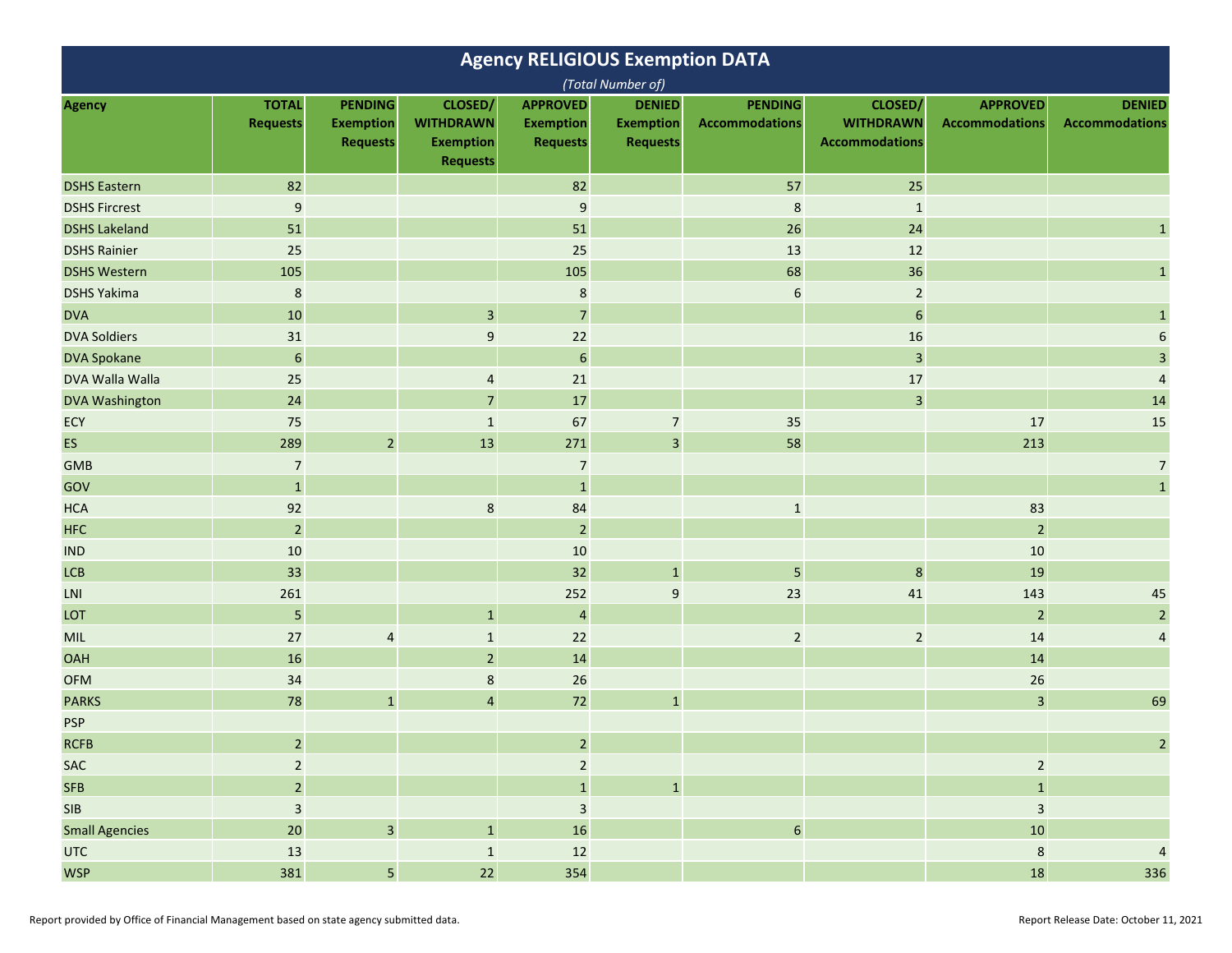| <b>Agency MEDICAL Exemption DATA</b>          |                                 |                                                       |                                                                    |                                                        |                                                      |                                         |                                                      |                                          |                                        |  |  |
|-----------------------------------------------|---------------------------------|-------------------------------------------------------|--------------------------------------------------------------------|--------------------------------------------------------|------------------------------------------------------|-----------------------------------------|------------------------------------------------------|------------------------------------------|----------------------------------------|--|--|
|                                               |                                 |                                                       |                                                                    |                                                        | (Total Number of)                                    |                                         |                                                      |                                          |                                        |  |  |
| <b>Agency</b>                                 | <b>TOTAL</b><br><b>Requests</b> | <b>PENDING</b><br><b>Exemption</b><br><b>Requests</b> | CLOSED/<br><b>WITHDRAWN</b><br><b>Exemption</b><br><b>Requests</b> | <b>APPROVED</b><br><b>Exemption</b><br><b>Requests</b> | <b>DENIED</b><br><b>Exemption</b><br><b>Requests</b> | <b>PENDING</b><br><b>Accommodations</b> | CLOSED/<br><b>WITHDRAWN</b><br><b>Accommodations</b> | <b>APPROVED</b><br><b>Accommodations</b> | <b>DENIED</b><br><b>Accommodations</b> |  |  |
| <b>AGR</b>                                    | 18                              |                                                       | 10                                                                 | $\boldsymbol{8}$                                       |                                                      | $\bf 8$                                 |                                                      |                                          |                                        |  |  |
| <b>CDHY</b>                                   |                                 |                                                       |                                                                    |                                                        |                                                      |                                         |                                                      |                                          |                                        |  |  |
| <b>CJT</b>                                    |                                 |                                                       |                                                                    |                                                        |                                                      |                                         |                                                      |                                          |                                        |  |  |
| <b>COM</b>                                    | 11                              | $\sqrt{2}$                                            | $\,$ 8 $\,$                                                        | $\mathbf{1}$                                           |                                                      |                                         |                                                      |                                          |                                        |  |  |
| <b>CTS</b>                                    | 16                              |                                                       | 12                                                                 | 4                                                      |                                                      |                                         |                                                      | 4                                        |                                        |  |  |
| <b>DCYF</b>                                   | 56                              | 5                                                     | $\mathbf{1}$                                                       | 50                                                     |                                                      | 45                                      |                                                      | 5                                        |                                        |  |  |
| <b>DCYF Echo Glen</b>                         | $\mathbf{1}$                    |                                                       |                                                                    | $\mathbf{1}$                                           |                                                      |                                         |                                                      |                                          |                                        |  |  |
| <b>DCYF Green Hill</b><br><b>DCYF Naselle</b> | 5                               |                                                       |                                                                    | $\overline{4}$                                         | $\mathbf{1}$                                         | $\mathbf{1}$                            |                                                      | 3                                        |                                        |  |  |
| <b>DES</b>                                    | 30                              |                                                       | 24                                                                 | 6                                                      |                                                      | 6                                       |                                                      |                                          |                                        |  |  |
| <b>DFI</b>                                    | $\mathbf 1$                     |                                                       |                                                                    | $\mathbf{1}$                                           |                                                      |                                         |                                                      | $\mathbf{1}$                             |                                        |  |  |
| <b>DFW</b>                                    | 14                              | $\mathsf 3$                                           |                                                                    | 10                                                     | $\mathbf{1}$                                         |                                         |                                                      |                                          | $10\,$                                 |  |  |
| <b>DOC</b>                                    | 66                              | 18                                                    | 26                                                                 | 21                                                     | $\mathbf{1}$                                         | $\mathbf{1}$                            |                                                      | 14                                       | $\boldsymbol{6}$                       |  |  |
| <b>DOC Airway Heights</b>                     | 14                              | $\overline{2}$                                        | 8                                                                  | $\overline{4}$                                         |                                                      |                                         |                                                      | 3                                        | $\mathbf 1$                            |  |  |
| <b>DOC Cedar Creek</b>                        | $\overline{2}$                  |                                                       | $\mathbf{1}$                                                       | $\mathbf{1}$                                           |                                                      |                                         |                                                      | $\mathbf{1}$                             |                                        |  |  |
| <b>DOC Clallam Bay</b>                        | 6                               |                                                       | 3                                                                  | $\mathsf 3$                                            |                                                      |                                         |                                                      | 1                                        | $\overline{2}$                         |  |  |
| <b>DOC Coyote Ridge</b>                       | 20                              | $\overline{7}$                                        | 6                                                                  | $\overline{7}$                                         |                                                      | $\mathbf{1}$                            |                                                      | 5                                        | $\mathbf{1}$                           |  |  |
| <b>DOC Larch</b>                              | $\overline{\mathbf{3}}$         |                                                       | $\overline{2}$                                                     |                                                        | $\mathbf{1}$                                         |                                         |                                                      |                                          |                                        |  |  |
| <b>DOC Mission Creek</b>                      | $\mathbf{1}$                    | $\mathbf{1}$                                          |                                                                    |                                                        |                                                      |                                         |                                                      |                                          |                                        |  |  |
| <b>DOC Monroe</b>                             | 16                              | 8                                                     | $\overline{2}$                                                     | 4                                                      | $\overline{2}$                                       |                                         |                                                      | $\mathbf{1}$                             | 3                                      |  |  |
| <b>DOC Olympic</b>                            | 12                              | $\overline{2}$                                        | $\overline{7}$                                                     | $\overline{3}$                                         |                                                      |                                         |                                                      | $\overline{3}$                           |                                        |  |  |
| <b>DOC Stafford Creek</b>                     | 5                               | $\mathbf{1}$                                          |                                                                    | 4                                                      |                                                      |                                         |                                                      | $\overline{2}$                           | $\overline{2}$                         |  |  |
| DOC WA Corr.                                  | $\boldsymbol{6}$                | $\sqrt{2}$                                            | $\sqrt{2}$                                                         | $\overline{2}$                                         |                                                      |                                         |                                                      | $\overline{2}$                           |                                        |  |  |
| DOC WA Pen                                    | 20                              | 8                                                     | $\overline{7}$                                                     | 5                                                      |                                                      |                                         |                                                      | 5                                        |                                        |  |  |
| DOC WA Women                                  | 11                              | $\overline{4}$                                        | $\overline{7}$                                                     |                                                        |                                                      |                                         |                                                      |                                          |                                        |  |  |
| <b>DOH</b>                                    | 48                              | $\mathbf{1}$                                          | 31                                                                 | 16                                                     |                                                      | $\overline{2}$                          |                                                      | 14                                       |                                        |  |  |
| <b>DOL</b>                                    | 13                              |                                                       |                                                                    | 13                                                     |                                                      |                                         |                                                      | 8                                        | 5 <sup>5</sup>                         |  |  |
| <b>DOR</b>                                    | 12                              |                                                       | $\overline{7}$                                                     | $\mathsf S$                                            |                                                      |                                         |                                                      | $\mathsf S$                              |                                        |  |  |
| <b>DOT</b>                                    | 84                              | $\mathbf 1$                                           | $\overline{\mathbf{3}}$                                            | 78                                                     | $\overline{2}$                                       | $\boldsymbol{6}$                        | 23                                                   | 40                                       | $\boldsymbol{9}$                       |  |  |
| <b>DRS</b>                                    | 3                               |                                                       |                                                                    | $\ensuremath{\mathsf{3}}$                              |                                                      |                                         |                                                      | 3                                        |                                        |  |  |
| <b>DSB</b>                                    | $\overline{\mathbf{5}}$         |                                                       | $5\overline{)}$                                                    |                                                        |                                                      |                                         |                                                      |                                          |                                        |  |  |
| <b>DSHS</b>                                   | 317                             |                                                       |                                                                    | 317                                                    |                                                      | 144                                     | 131                                                  | 33                                       | $\boldsymbol{9}$                       |  |  |
| <b>DSHS Child Study</b>                       | $\mathbf 1$                     |                                                       |                                                                    | $\mathbf 1$                                            |                                                      |                                         | $\,$ 1                                               |                                          |                                        |  |  |
| <b>DSHS Commitment</b>                        | ${\bf 11}$                      |                                                       |                                                                    | ${\bf 11}$                                             |                                                      | $\boldsymbol{6}$                        | $\overline{\mathbf{5}}$                              |                                          |                                        |  |  |